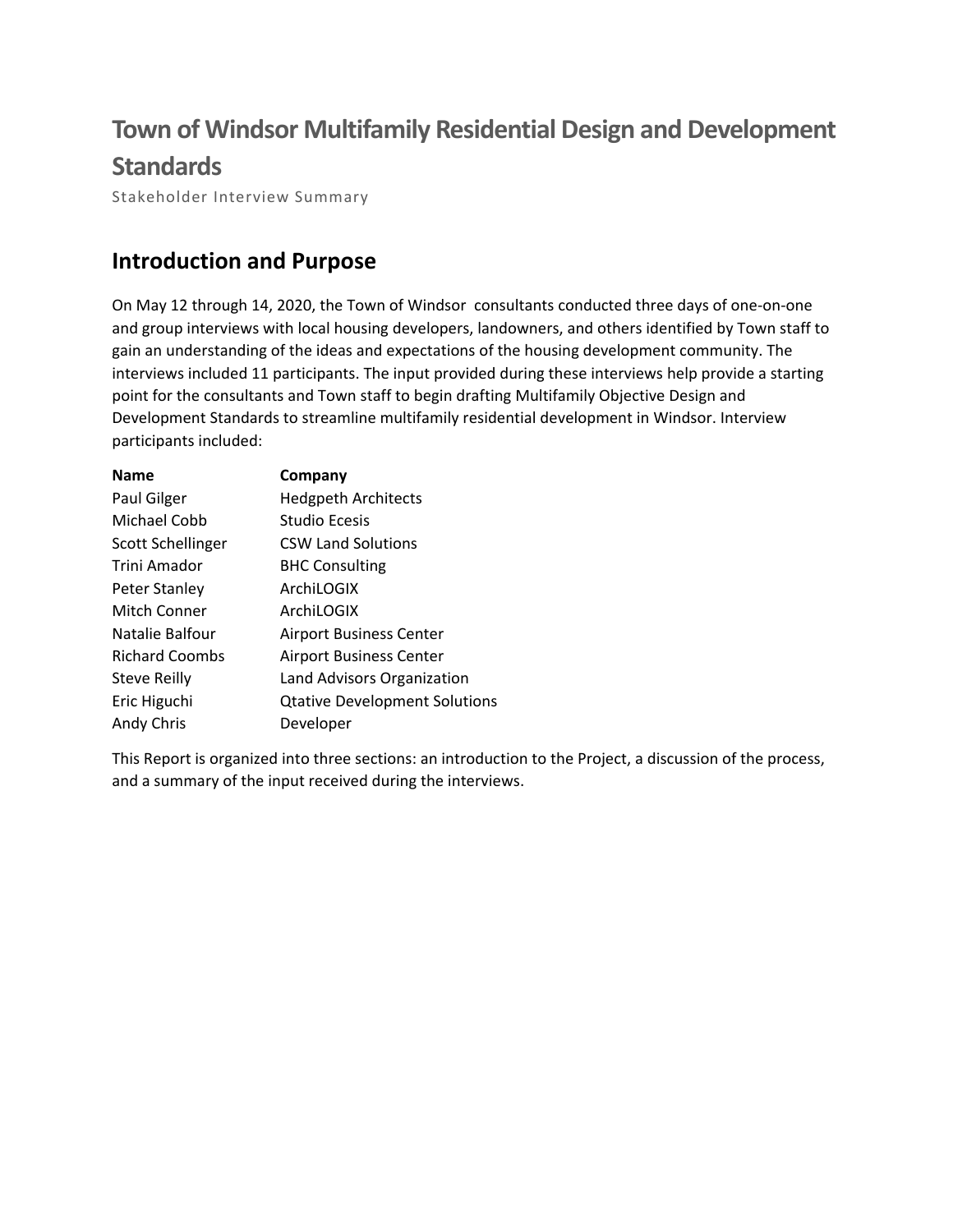# **The Multifamily Residential Objective Design and Development Standards Process**

In February 2020 the Town began the process of revising the Zoning Code to reflect various changes in State Law regarding the streamlining of multifamily residential project approvals. Specifically, Senate Bill (SB) 35, passed in 2017, set out to "Significantly increase the approval and construction of new housing…by meaningfully and effectively curbing the capability of local governments to deny, reduce the density for, or render infeasible housing development projects" if the proposed project meets all "objective" standards within the General Plan, Zoning Code, and any subdivision standards . (Gov't Code §65589.5 (a) (1) (K)). The goal of the Project is to create a streamlined "by right" path to multifamily development approvals based on a ministerial process without design review and additional discretionary processes.

**What are objective standards?** California State law defines objective standards as "Standards that involve no personal or subjective judgment by a public official and are uniformly verifiable by reference to an external and uniform benchmark or criterion available and knowable by both the development applicant and the public official prior to submittal." (Gov't Code § 65913.4 (5))

The first steps in the Objective Standards process included a work session with Town staff to discuss project objectives and expectations for the Zoning Code revisions; interviewing stakeholders in the local housing development industry; and reviewing existing Town planning documents. Following these initial steps, consultants and Town staff will conduct outreach to solicit input from the community, facilitate two Joint Study Sessions with the Planning Commission and Town Council, draft objective design and development standards and Zoning Code amendments, and complete environment review.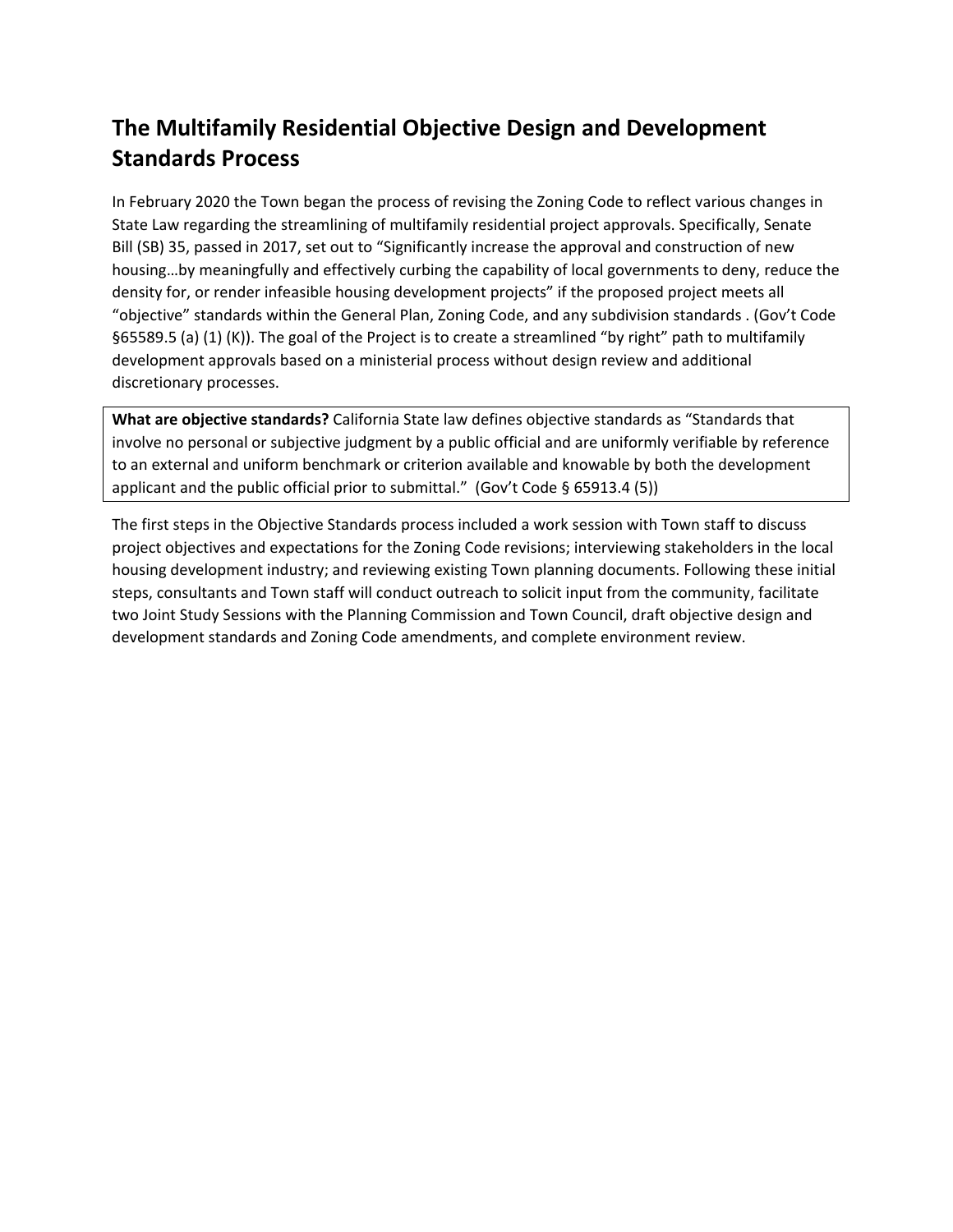## **Stakeholder Interview Summary**

Although a variety of opinions and ideas were expressed during the three days of interviews, input can be generally summarized into the following seven categories::

- Administrative Procedures
- Development Standards
- Design Expectations and Affordability
- **•** Architecture
- Density and Demand
- We Have to get Units Built!
- Parking

For each category, this summary includes both notes on common themes that emerged and quotations directly from stakeholders. Please note that all quotations are paraphrased and are presented without attribution.

### **1. Administrative Procedures**

"We have to prove to people that we can get them through the process all the way to the end."

- **Lots of mixed messages.** Objective Design and Development Standards should align with public works and engineering expectations.
	- o "Check boxes" for streamlined approval need to be approved by Public Works/Engineering.
- **Too many hands on the plans.**
	- o Time is valuable to a developer.
	- o Review time, number of reviews, and fees for planning review should be fixed.
	- o Create an exaction procedure so the process has boundaries.
- Projects get **stalled in Public Works/Engineering**
	- o Entitled land doesn't carry value. *"Dialog about Windsor among developers is that it is to be avoided. They get blindsided."*
	- o Staff are sometimes reluctant to make a final decision on a permit.
	- $\circ$  Like planning, the Town needs specified timeframes and fixed fee structures for Public Works/Engineering reviews
- Use **traditional review process** to allow for creativity.
	- o "*We'll just put our development skills, money, and teams to work in communities that have their act together and actually want our projects."*
	- $\circ$  Come from a perspective of creating housing. Don't punish developers for using the discretionary review process by holding them up needlessly.
	- $\circ$  Everyone has opinions. When issues arise, review for subjective concerns within the matter at hand (i.e. don't open the whole plan back up).
- **Town Council and Planning Commission approval process** can sometimes be very frustrating *"Windsor has a reputation as a difficult place to develop and that if we don't like the project conditi*ons, we can go someplace else."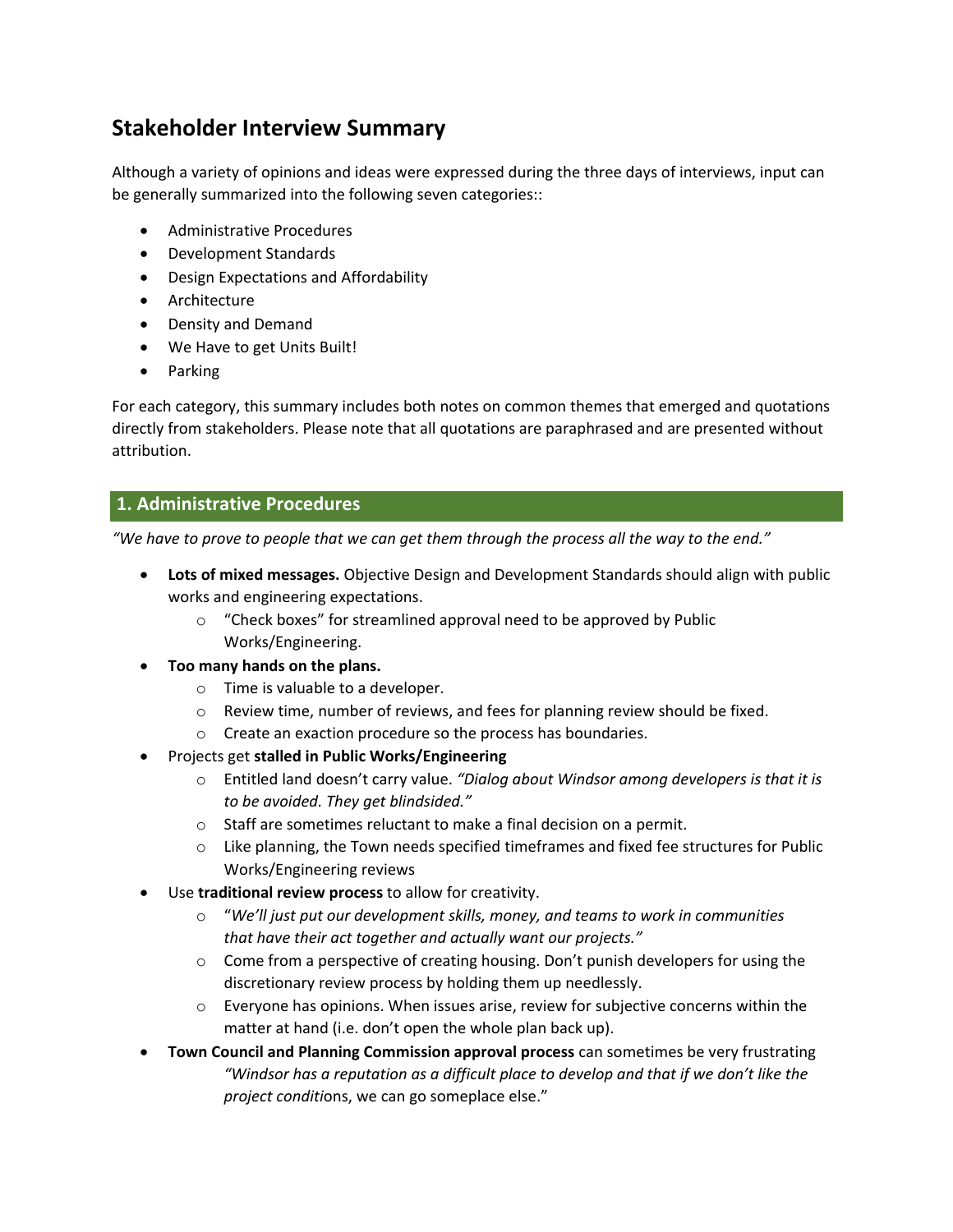- $\circ$  Sometimes 11<sup>th</sup> hour conditions of approval are added that are infeasible.
- o Frequent "micromanaging" of project design has been an issue.

#### **2. Development Standards**

- Standards need to have **flexibility!**
	- o Infill sites require creative use of space.
	- o Provide amenity options (e.g., pick 2 of the 5).
- **Let function drive standards.** *"The more you can tie a standard to the function the better for the community. Have a higher cause for the standard."*
	- o *"Don't lose your way by just focusing on stylistic aspects at the detriment of livability. Expressing functional concerns will create a beautiful place."*
- **Scale drives cost.** Larger projects have more potential to pencil out.
- **Garages** should be allowed in front. There is demand for more traditional shapes so we should allow for them.
- **Private drives** require HOAs. Don't require them.
- **Zero lot lining** will help density with MF, allow for courtyard housing types.
- **Landscaping**
	- o Consolidate in parking lots. *"Parking lot landscaping and mow strips don't get maintained."*
	- o Landscaping is expensive. The space requirement is an ongoing financial concern for projects.
- **Setbacks.** Revise traditional setback standards to allow zig-zag designs that allow a backyard zone and a very close (6‐8') zone near street in front yard. No one uses a front yard, backyards are unusable in 5‐10' setbacks, and not functional for family activities. Need to get out of the old mind‐set.

#### **3. Design Expectations and Affordability**

- **Design themes** are fine, but impossible to do them right and stay affordable.
	- $\circ$  Styles don't match if the materials are affordable. Too expensive to do it right.
	- o Prescription reduces creativity. *"The Town should trust that architects can make nice buildings."* Provide just basic standards.
		- *"Forcing developers to do certain styles creates projects where cheap stuff is tacked on and doesn't look good in two years."*
	- o Traditional architecture does not match with modern architecture, taste, or technology.
		- Example, lower‐pitched roofs allow more solar space/flexibility and should be considered.
	- o Cost between styles is negligible.
	- $\circ$  Variety is good for Windsor. "Architecture should reflect the era in which it's built."
		- *"Downtowns aren't usually built all at once, so multiple styles in that area is not only good, but authentic."*
	- o The owner/developer's taste should be considered. They should be allowed to build something they like.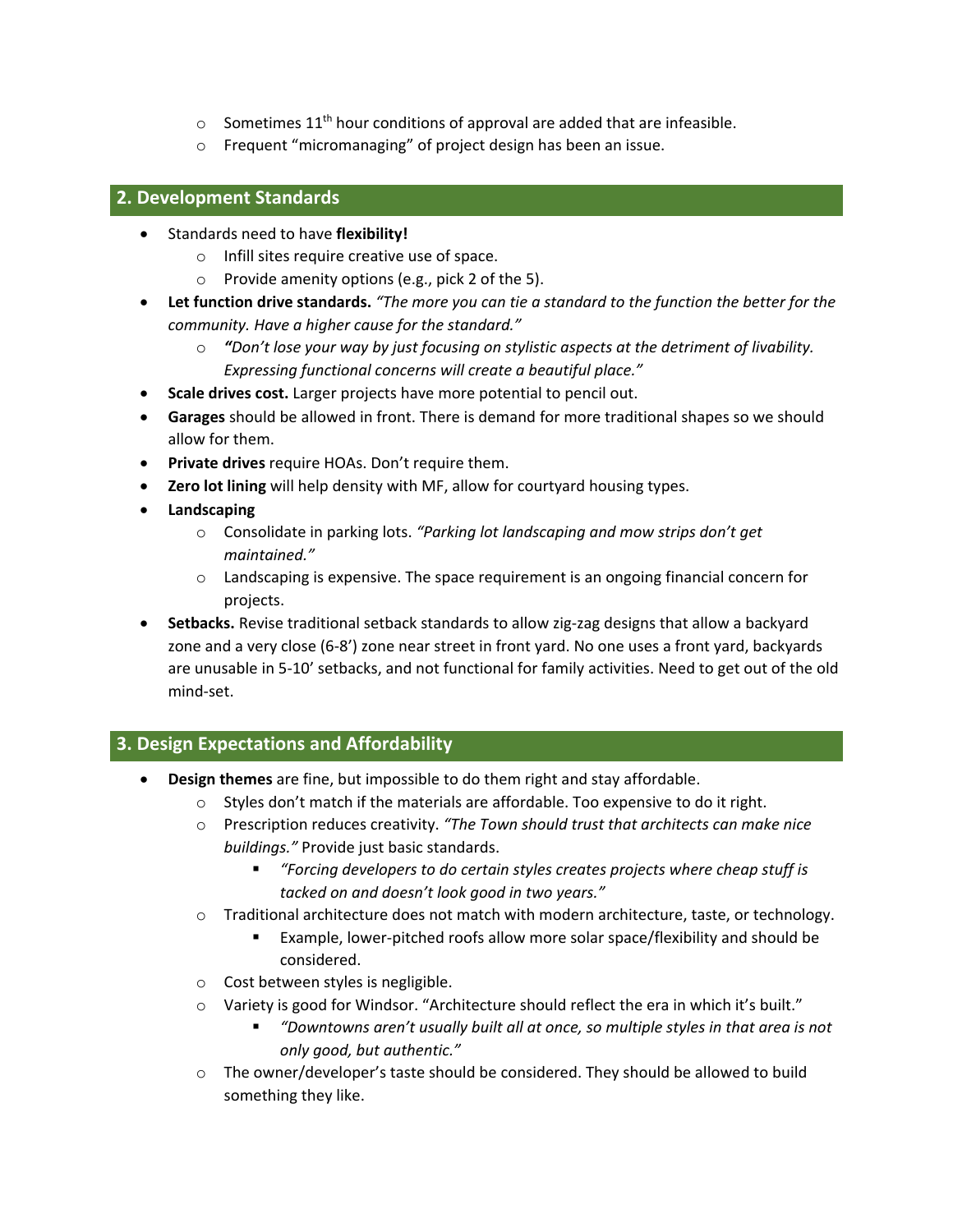- $\circ$  Design standards can become outdated as products and production types evolve.
- o Prescribed styles don't suit Windsor.
- Published **Town design standards** (Spanish, Norcal wood frame, Victorian, craftsman, mission revival and Spanish colonial) don't make sense for affordable multi‐family housing in today's economy. Economical application of these styles looks cheap and unappealing.
- **Modern style.** The Town should allow modern style architecture. Younger generations tend to like this style and the community needs to appeal to younger renters.
- **Issues with Site Requirements:**
	- o **Requirements add costs.** Need to keep the costs down or multi‐family doesn't pencil.
	- o **Setbacks and lot size requirements** make it difficult to achieve increased density in infill locations.
	- o Objective Design and Development Standards that are too simple can make it harder because the four‐unit complex shouldn't be asked to do the same as 200‐unit complex, and vice‐versa.
	- o **Open Space/Recreation Requirement** is a problem. People would rather have lower rent. Costs are high and spaces don't get used that much. Community rooms get used. Site space is at a premium.
		- $\blacksquare$  It's a balance between what people want and what they are willing to pay for, and requirement assumes decision‐makers know the market better than the developer.
- **Manufactured, tiny, and non‐traditional styles** should have a place in the code but aren't affordable at this moment.
	- o *"Small and micro units make a lot of sense. Around 500 sq feet. You can rent these without parking and maybe turn them into condos for sale if the market increases."*
- **Adaptive Reuse** will be important. Lots of retail expected to become/remain vacant
	- o First‐floor retail requirement for mixed use is problematic.
		- Ground floor retail standard is the most difficult issue. It doesn't work. Too much turnover and not enough viability in those businesses.

## **4. Architecture**

- **Materials:**
	- $\circ$  Quality issues. Cheap detailing, lack of detailing/trim (changing planes with just paint) *"No plastic shudders and Styrofoam beams."*
	- o Too prescriptive can be a problem: "*Windows set into walls, for instance, is great, but these products don't exist that are nice unless you are doing high end. Don't dictate architectural elements that can't be done at an affordable price.*
		- Covered porch required, NOT, Covered porch that is 5'x7' required. The latter is too prescriptive.
- **Articulation** is a vague term. Define it precisely.
- **Human scale** is important.
- **Colors** are important. Need bolder and richer colors on buildings in town. Rich natural tones are better than the typical beige and grey tones.
	- o Consider a range that includes natural colors outside of green, tan, beige, and brown.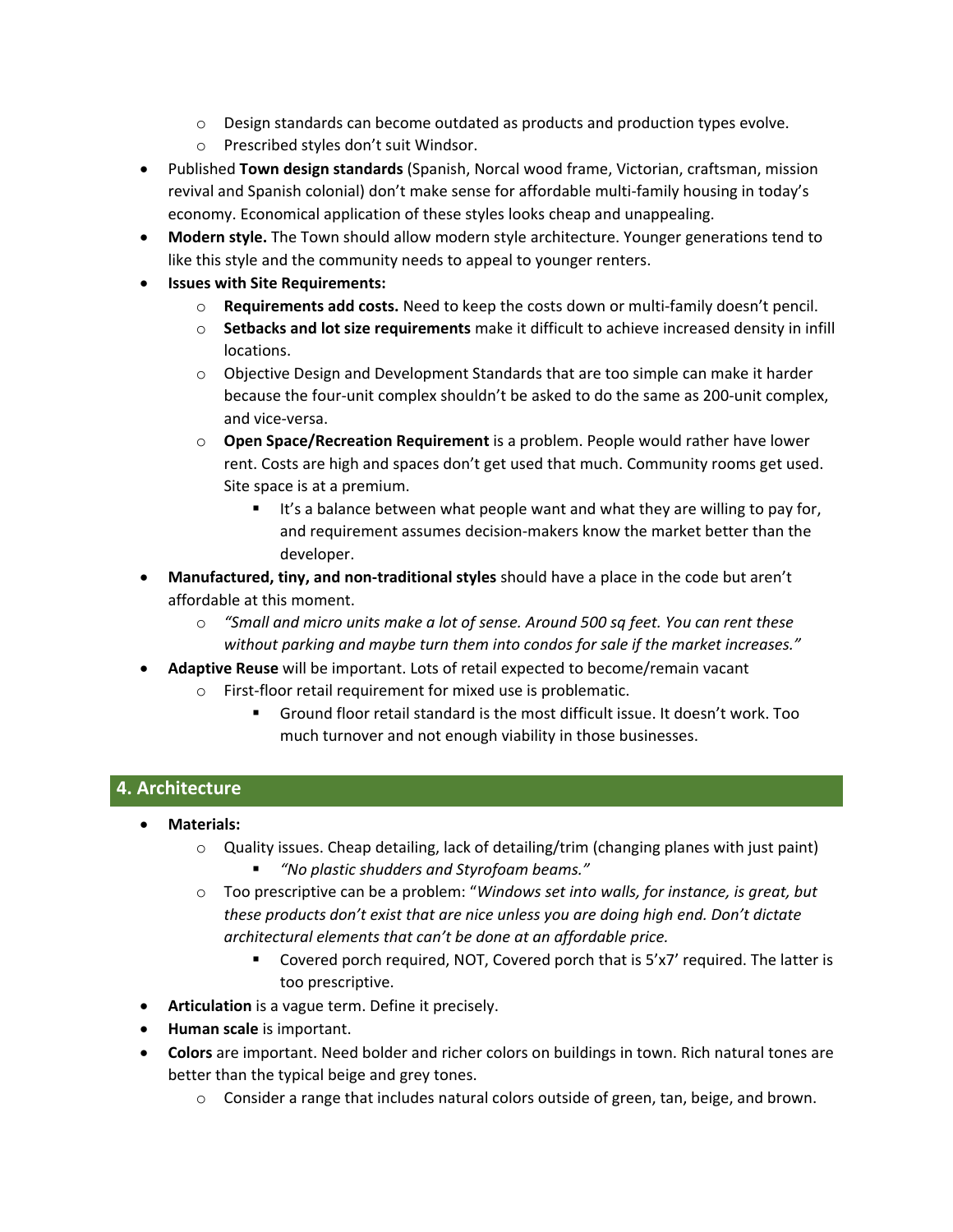- **Shade and shadow** are important. Even a box can look interesting with roof overhangs and window brows, etc.
- **Solar panels on roofs** require at least a 2:12 slope to panels. If placed on roofs, the panels either must be on a rack and hidden behind a parapet or cover on a sloped roof. It's very difficult to make an attractive façade and roof design and meet the solar panel requirements.

### **5. Demand and Density**

- Some **multi‐family apartment** demand (as rental units).
	- o *"Attached in Windsor means rental. You won't get the marketability of detached."*
	- o *"Multi‐family housing in Windsor is too expensive to be an option for affordable housing."*
- Low market demand for **attached** housing.
	- o Few want condos and duplexes: hard to insure. Prohibitively expensive.
- High demand for **single‐family detached** housing.
	- $\circ$  Lots of rowhouse demand, even rowhouses with accessory dwelling units (ADUs), and more contemporary forms
	- $\circ$  Reduced requirements for detached housing = much cheaper to build
	- o Better potential for affordability than attached
	- o Multi‐family density can be reached as an average density among adjacent detached buildings within a subdivision.
		- *"Detached has more opportunities, costs less, is more marketable and can get you into the same density."*

#### **6. We Have to Get Units Built!**

- Only 1 ADU built last year. Everyone mentioned it.
- Lots of approved units not being built
- **Economic recovery** is important. The Town needs to get things in production. Not only cash‐ wise but it shows people that things are happening. We need to get people back to work when this is all done.
- **We live in a new economic era.** Apartments were historically transitional housing, used as a "stair step" to home ownership. Today the Bay Area housing costs limit home ownership to a very small percentage of people. Due to this reality, multi‐family rental housing for majority of population in Windsor is permanent housing.

## **7. Parking**

- Parking requirements were an important issue to nearly every caller.
- **Garages** are used for storage rather than parking.
- **Underground and structured parking** don't work in Windsor. They are too expensive. Make projects difficult.
- Fire codes with **parking under units** are costly.
- **Trees** take up parking spaces. Compact spaces head to head can fit a tree.